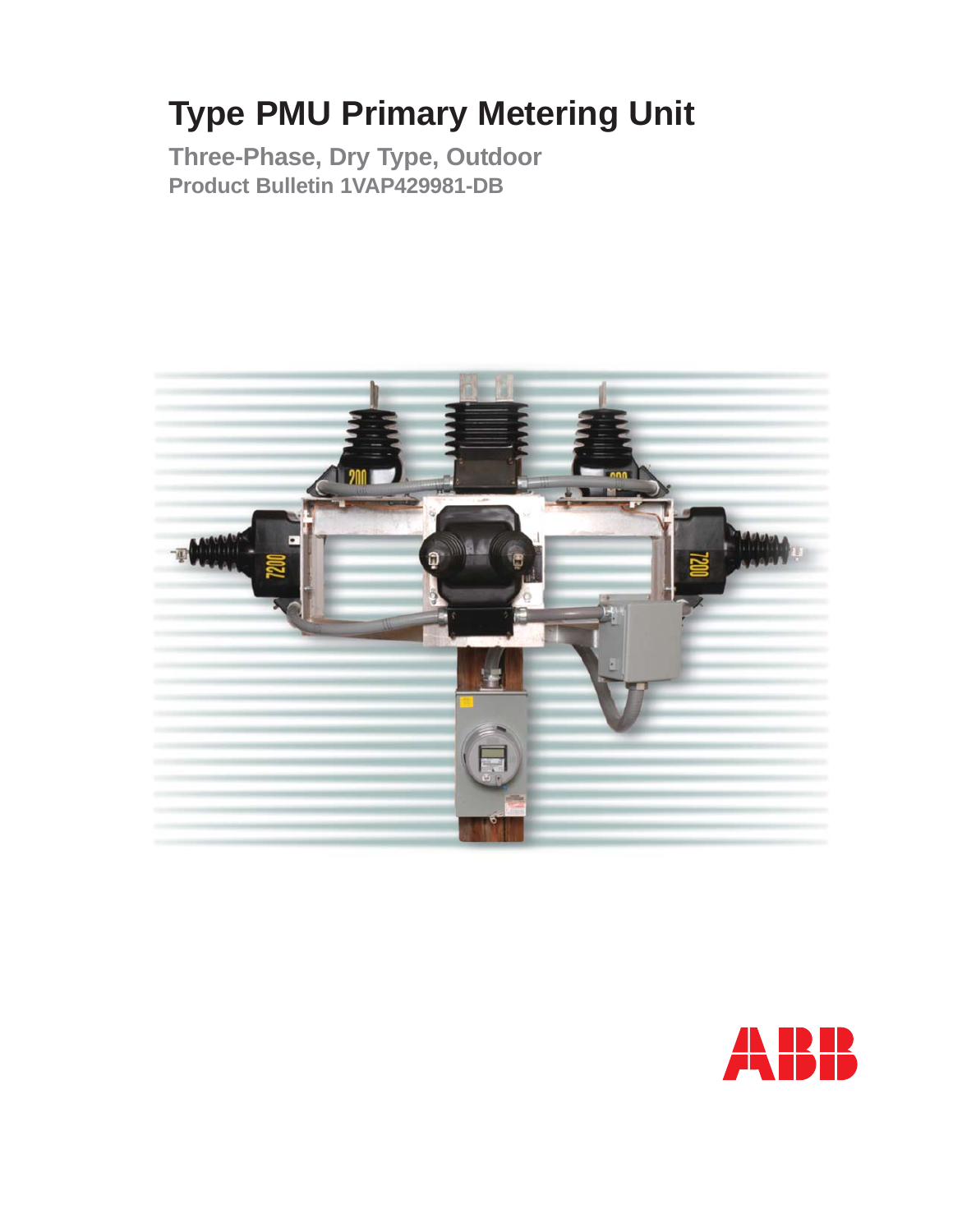### **Product Features**

- Three-phase
- Dry type
- For outdoor use
- 60 kV 200 kV BIL available
- 50/60 Hertz
- Configurations available:

Three-phase, four-wire: 3 CT's & 3 VT's 3 CT's & 2 VT's

Three-phase, three-wire: 2 CT's & 2 VT's

#### **Application**

Primary metering units are designed for three-phase primary metering applications. They consist of current transformers (CTs) and voltage transformers (VTs) mounted on an aluminum frame and wired to a terminal strip inside of a NEMA 3R junction box. The assembly is then equipped for pole mount installation. Medium voltage instrument transformer combinations are available in voltage classes from 5 to 34.5 kV. See the table below for CT and VT types offered.

#### **PMU Assembly**

Stainless steel hardware is used throughout the construction. All secondary wiring is 10 AWG THHN/THWN wire enclosed in 1" flexible, liquid-tight, armored conduit. The secondary wiring is then terminated within a NEMA 3R junction box on a screw-type terminal strip. Each instrument transformer has its own nameplate and a connection diagram is available for each transformer combination.

#### **Transformer Ratios**

Single-ratio instrument transformers are the standard offering. Secondary tapped transformers are also available to provide additional connection options.

#### **Mounting Bracket**

The mounting bracket is constructed of aluminum plate and extrusions welded together for strength. A pre-punched channel is provided to accommodate 5 /8" through-bolts for pole mounting.

#### **Test Reports**

Test reports are available for individual CTs and VTs and can be e-mailed in various formats at the time of shipment.

| <b>PMU Rating</b>       | <b>CT Types Available</b> | VT Types Available               |  |  |  |
|-------------------------|---------------------------|----------------------------------|--|--|--|
| 5 kV                    | KOR-60, KOR-75            | $VOY-60$                         |  |  |  |
| $15 \text{ kV}$         | KON-11, KOR-11            | VOY-11, VOZ-11, VOG-11           |  |  |  |
| <b>KOR-15C</b><br>25 kV |                           | VOY-15, VOY-15G, VOZ-15, VOZ-15G |  |  |  |
| 34.5 kV                 | <b>KOR-20</b>             | VOY-20, VOY-20G, VOZ-20, VOZ-20G |  |  |  |

Choose one type CT and one type VT.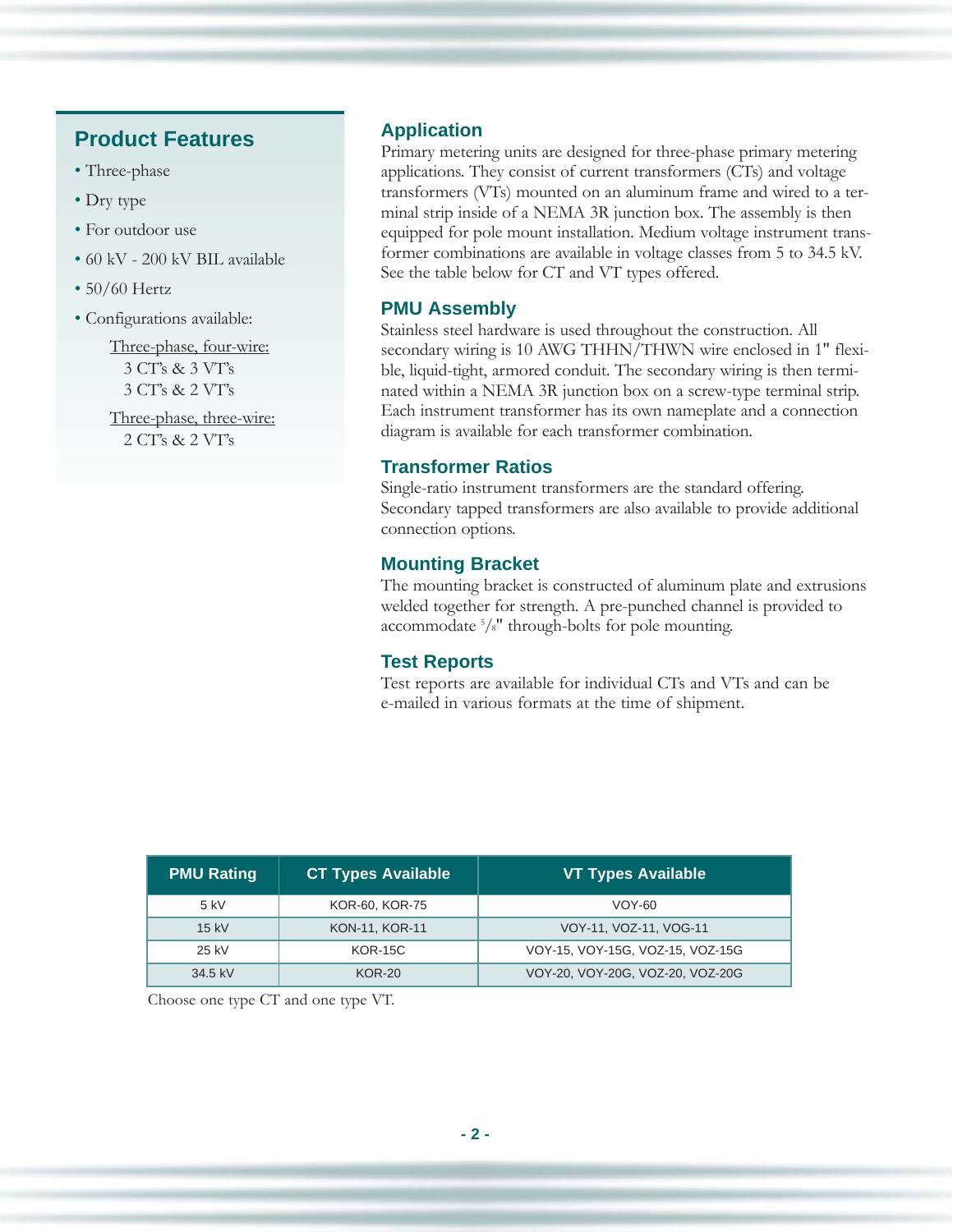## **Typical Configurations Available**

**5-15 kV Unit**





#### **34.5 kV Unit**





#### **25 kV Unit**





|  | <b>PMU</b><br><b>Rating</b> | Unit Dimensions |      |       |      |      |      |               |
|--|-----------------------------|-----------------|------|-------|------|------|------|---------------|
|  |                             | A               |      | в     |      | C    |      | <b>Weight</b> |
|  | (KV)                        | (in)            | (mm) | (in)  | (mm) | (in) | (mm) | (lbs)         |
|  | $5 - 15$                    | 76              | 1930 | 41    | 1041 | 33.5 | 851  | 510           |
|  | 25                          | 101             | 2565 | 48    | 1220 | 36   | 914  | 900           |
|  | 34.5                        | 112             | 2845 | 68.25 | 1734 | 43.8 | 1113 | 980           |